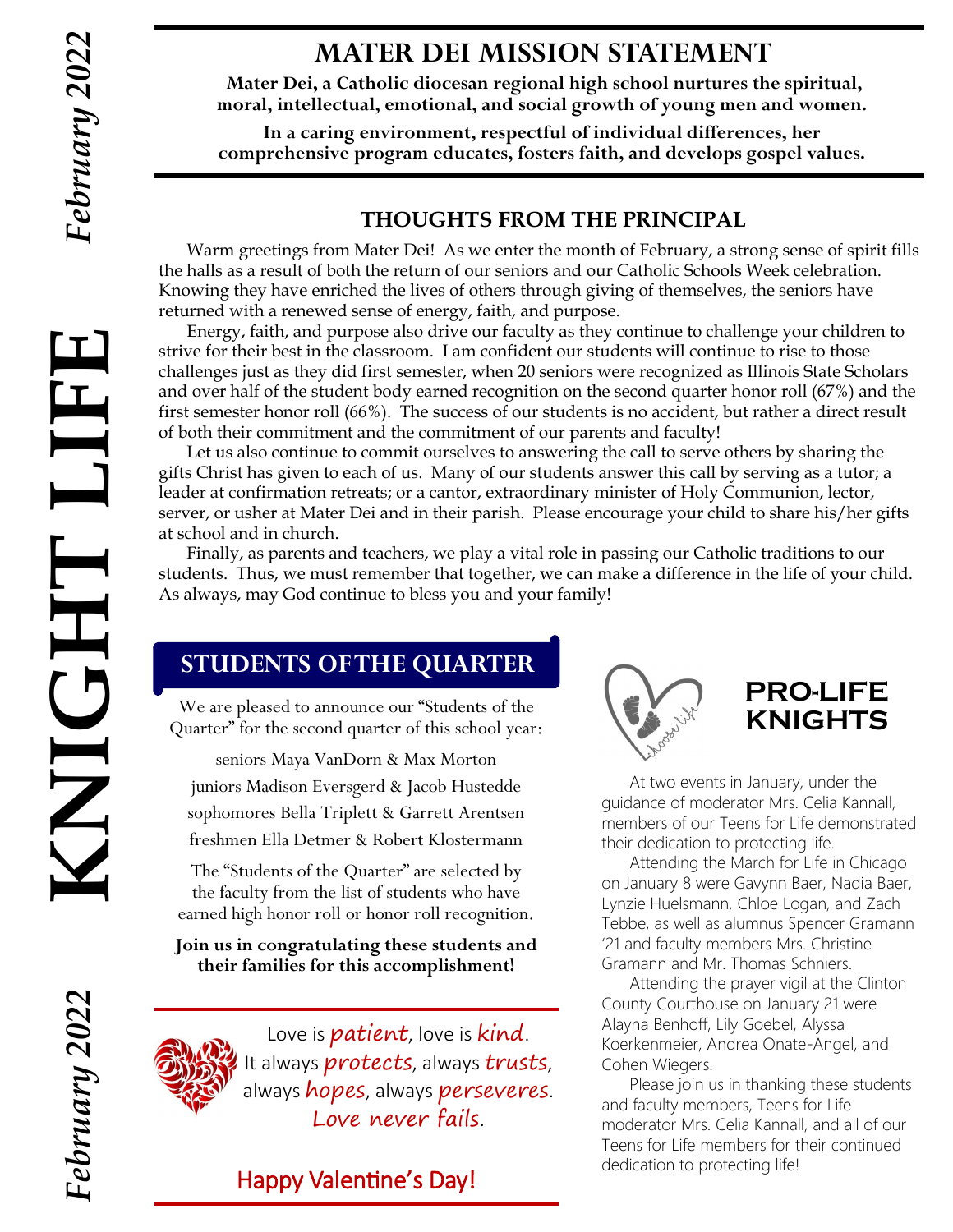# **FEBRUARY KNIGHT LIFE**

- 1 Catholic Schools Week Mass (9:40 a.m.)
- 5 Junior High Scholar Bowl Tournament
- 7 School Board Meeting (7:00 p.m.)
- 9 Academic Challenge Team Regional (Kaskaskia College)
- 10 Band Grade School Tours
- 11 Band Grade School Tours
- 14 Mothers and Friends Meeting (7:00 p.m.)
- 18 No School: Tri-County Institute Hall of Honor Nominations Due
- 19 Knight at the Races (doors open 6:00 p.m., races begin 7:00 p.m.)
- 21 No School: Presidents' Day Band Parents Meeting (7:00 p.m.)
- 26 Class of 2026 Registration (8:00 a.m. to 11:00 a.m.)
- 28 Last Day to Collect Calendar Drive Prize Money Fathers & Friends Meeting (7:00 p.m.)



# Knight at the Races Saturday, February 19

For the benefit of our music programs, Band Parents will host Knight at the Races on Saturday, February 19, from  $\varphi$  p.m. to 11 p.m. doors open at 6 p.m., races begin at 7 p.m.

Tickets (\$40 each) include appetizers, open bar, funny money for wagering, and chances for prizes. Additional raffles and fun events will also be held.

Register now to join us at "the track!"

reservation form available on Mater Dei website tickets will also be sold at the door

For questions, please contact Kim Miller via email: jnkmiller19@gmail.com

# **THANK YOU FOR SERVING AS THE HANDS OF CHRIST**

#### **CATHOLIC SCHOOLS WEEK CHARITY** Ī

As we celebrate Catholic Schools Week Part II February 7-11 (due to the snow days), we will continue to collect donations for the Onate-Angel family, whose youngest child, fourteen-month-old Jose, is undergoing treatment for leukemia.



### **CATHOLIC SCHOOLS WEEK COLLECTION**

Ī As we celebrate Catholic Schools Week Part II February 7-11 (due to the snow days), we will continue to collect individually packaged "sack lunch" food items for the St. Vincent de Paul Society of Belleville Night Drop-In Center.

# **ILLINOIS TAX CREDIT SCHOLARSHIP FOR 2022-2023 SCHOOL YEAR**

**WHO IS ELIGIBLE** Students, including current 8th grade students, from a household with an income below 300% of the federal poverty level are eligible. (example: \$79,500 for a family of four for the 2021 tax year)

**WHERE TO APPLY** Visit www.empowerillinois.org for information and to complete the online application. The "Apply" drop-down menu includes the following pages: "Do I Qualify," "How Do I Apply," "How Does It Work."

**WHEN TO APPLY** The two-step application process is currently open. Families should apply as soon as possible.

**CONTACT** Please do not hesitate to contact Mr. Dennis Litteken with questions.

*Qualifications for the Illinois Tax Credit Scholarship are separate from the qualifications for Mater Dei memorial grants (tuition assistance). Thus, a family who is not eligible for the Illinois Tax Credit Scholarship may still apply for a Mater Dei memorial grant.*

# **. . . WANTED . . . KNIGHTS FOR THE CLASS OF 2026**

In your community, please share the information below, as well as the unique benefits your child has received as a result of attending Mater Dei. Your story truly makes a difference!

**REGISTRATION** Registration begins Saturday, February 26, 2022, from 8:00 a.m. to 11:00 a.m., in the Lampe Commons.

**SHADOW A KNIGHT** Students in grades 7 and 8 are invited to enjoy a day in the life of our students by shadowing a knight on the date of their choice.

**FAMILY TOUR** Families of prospective students who were unable to attend our Open House or Class of 2026 Information Night are invited to schedule a personal family tour.

**CONTACT** For additional information (including our informational folder) or to schedule a date for shadowing or a family tour, families may contact Mrs. Maria Zurliene (618-526-7216 or mzurliene@materdeiknights.org).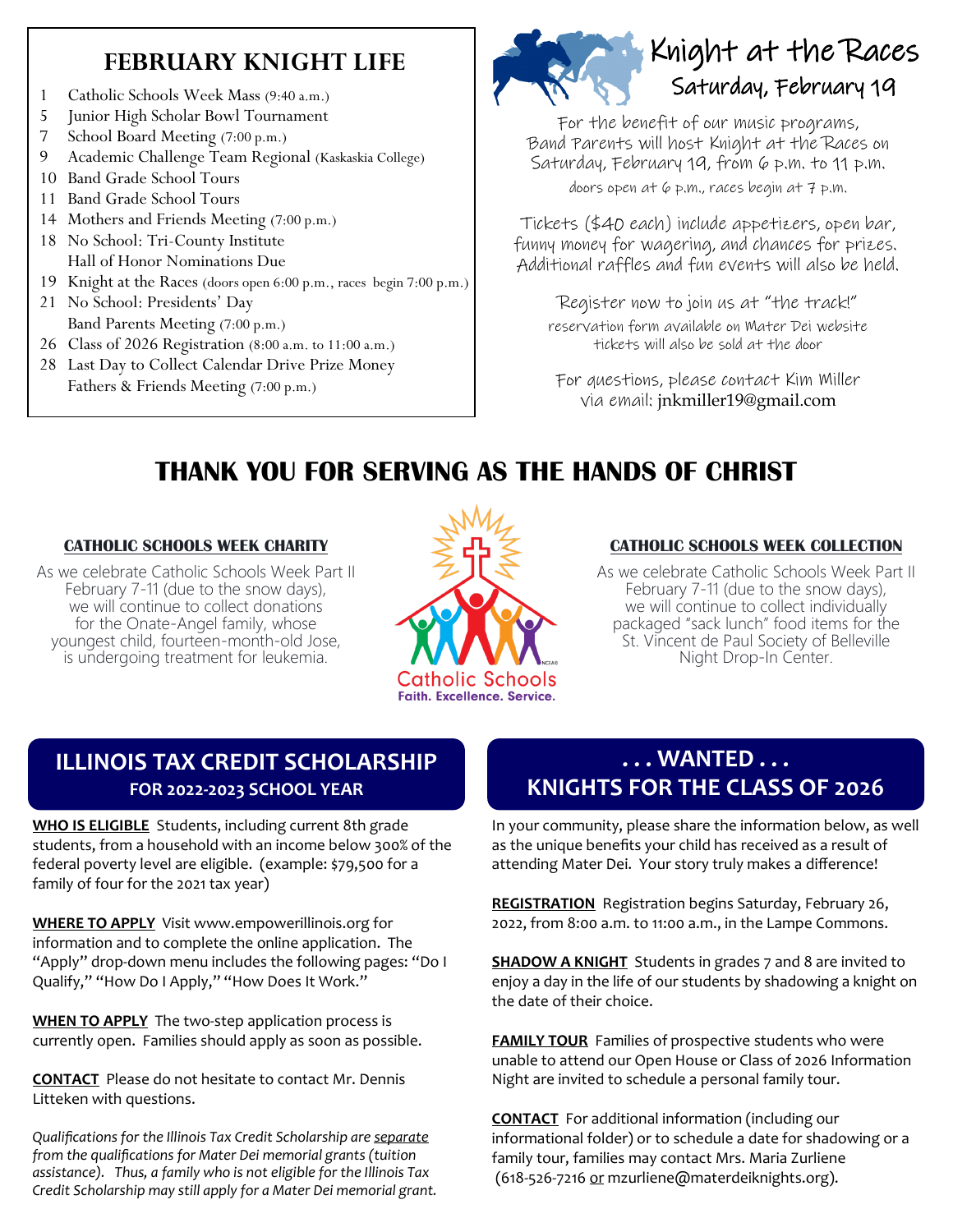# Knights Surpass 2022 Calendar Drive Quota!

 Thank you for your dedication to the success of the 2022 Calendar Drive! We are pleased to announce that as of January 31, our Mater Dei family has sold 4,142 calendars!

We are also pleased to announce the students who served as the top salesperson for their class: freshman Kennedy Nicklin, who also served as the school's top salesperson with 68 sales; sophomore Emily Ess; juniors Julia Korte and Brendan Strieker (tied); and senior Riley Kleber.

Please note that although the drive has officially ended, calendars are still available for purchase. In addition, students may still sell calendars to earn a day off school April 22 (8 sales) and to join the  $10+$ Club (10 sales), whose members will enjoy themed dress days on specific days through April. (Students are no longer eligible to earn cash prizes.) Prize money will be available in the Advancement Office through February 28.

Again, THANK YOU for your commitment to Mater Dei! Together, we have made a difference!



It's time to fill the cafeteria windows with hearts for our Warm Hearts Campaign! Through February 23, our St. Vincent de Paul Society (SVDP) will collect donations via theology classes to help pay the heating bills of families in our local community.

As a symbol of their commitment to helping those in need, students, faculty, and staff who donate will receive a heart to display in the cafeteria.

Donors will also receive raffle tickets for a chance to win free treats at lunch and a Dairy King gift certificate (one ticket for a \$1 donation and five tickets for a \$5 donation).

Please join us in thanking our SVDP members and moderator Mrs. KK Schneider, as well as members of our Theology Department, for reminding us that in times of need, God calls us to serve as "our brother's keeper."



A Knight at Mardi Gras April 23, 2022

### MOTHERS & FRIENDS<br>
NOMINATIONS SOUGHT **DINNER AUCTION**

Planning continues for "A Knight at Mardi Gras," the Mothers & Friends dinner auction scheduled for Saturday, April 23. One of our largest fundraisers, the dinner auction's level of success is a direct result of our parents sharing their time and talents! **Thus, we are requesting your help, for many hands make light work!**

#### **VOLUNTEER TO SET UP APRIL 21 AND 22**

On Thursday, volunteers are needed to set up tables, construct booths, and begin decorating. On Friday, volunteers are needed to finish decorating, set the tables, catalog the auction items, and fill the booths and the gym with the auction items.

### **VOLUNTEER TO CLEAN UP APRIL 23 AND 24**

What goes up must come down! Volunteers are needed Saturday evening following the dinner auction for a quick start to the cleanup and Sunday morning for the final cleanup.

### **DONATE AN ITEM OR CUSTOM SERVICE FOR**

Contribute to the auction's success by donating items or custom services for auctioning. You can donate individually or coordinate with friends to donate a larger item, such as the always popular tailgating parties, card parties, and dinners. Feel free to also create your own party theme - new and creative ideas are always welcome! **Donation forms are available in the office and on our website (www.materdeiknights.org, "Parents" menu, "Mothers and Friends Dinner Auction" page).**

#### **CONTACT INFORMATION**

To volunteer or to receive further information, contact chairperson Kellye Holtgrave (618-219-6661) or email mdauction2022@gmail.com.

#### **THANK YOU FOR SUPPORTING THIS VITAL FUNDRAISER!**

### **HALL OF HONOR**

The Hall of Honor recognizes members of the Mater Dei community whose lifetime achievements or service to Mater Dei exemplify our Mission.

Nominees must have graduated from Mater Dei, St. Mary, St. Dominic, or St. Paul High School at least twenty years prior to their nomination **OR** provided significant service to Mater Dei on a continuous basis for at least twenty years prior to their nomination.

To obtain nomination forms (due February 18), please contact Mr. Dennis Litteken via email: (dlitteken@materdeiknights.org).

### **CHRISTIAN DISCIPLESHIP AND CHRISTIAN SERVICE AWARDS**

The Christian Discipleship Award, presented to one senior; and the Christian Service Awards, presented to one freshman, one sophomore, and one junior; serve to recognize students for unselfish service to school, church, and community.

To obtain nomination forms (due March 30), please contact Ms. Colleen McDermott via email: cmcdermott@materdeiknights.org.